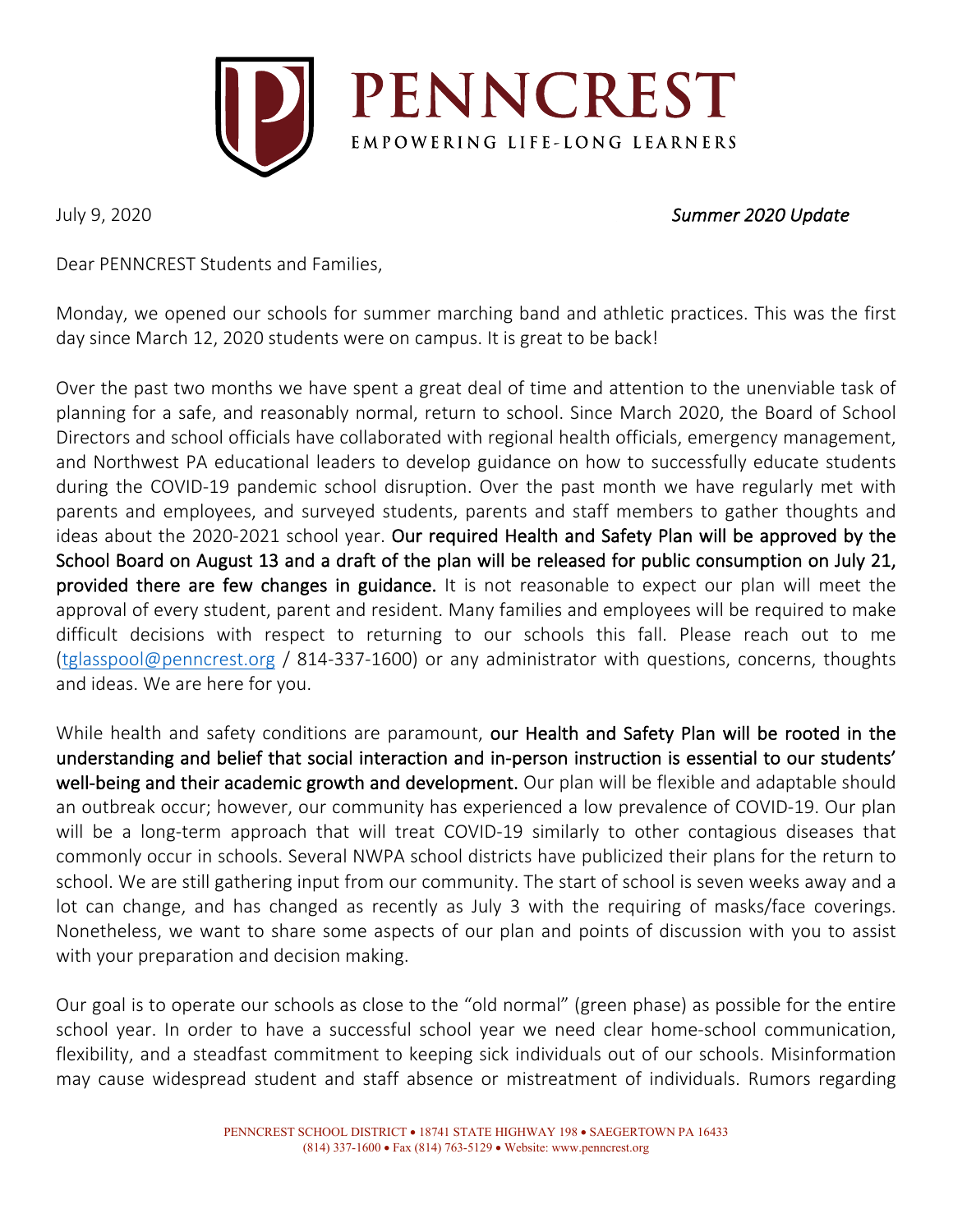COVID-19 cases or potentially sick individuals have no place in our community. It is our collective responsibility to remain calm, support each other, and demonstrate our resolve.

The following information is still in discussion and will require approval by the Board of School Directors.

# The following is not final

## At this time, the PA Department of Health and the Governor will dictate the phase of Crawford County.

## **Green Phase** considerations

The green phase refers to everyone physically returning to school with reasonable CDC health and safety guidelines in place.

### Screening

- Stay home if you are sick, ill or unwell. We cannot stress this enough. Schools will be flexible with the number of student absences.
- Parents will screen students each morning prior to the school day. Symptomatic students will not be sent on the bus or brought to school.
- District staff will screen themselves prior to leaving for work and stay home if symptomatic.
- Daily temperature checks will occur for students and staff.
- Students and staff who become symptomatic during the school day shall immediately report to the school's extra care room (separate isolation area).
- Visitors are not permitted past the main office without explicit permission from the principal. All visitors must wear a mask or face covering and have a temperature screening.

## Masks or Face Coverings

- We will not tolerate mask shaming in the PENNCREST School District.
- Wearing a mask may or may not be required in school during the "green phase". We will follow the guidance from the PA Department of Health.
	- o Students are required to wear a mask while they ride on a school bus.
- Students and staff are required to have a mask or face covering with them while at school to use if they become symptomatic or to protect themselves and others if unable to social distance.
	- o We will provide all students and staff with face covering options.
- Students are strongly encouraged to wear a mask when they cannot social distance. This includes entrance and exit of school, in the hallways, etc.

*Exceptions:* Masks or face coverings are not required by any student or staff member with a medical condition, children under the age of 2, individuals communicating with someone who is hearing impaired, individuals unable to remove a mask, or when the activity is prohibitive or dangerous. Documentation of a medical condition is not required. No individual has the right to ask a student or staff member the reason why he or she is not wearing a mask.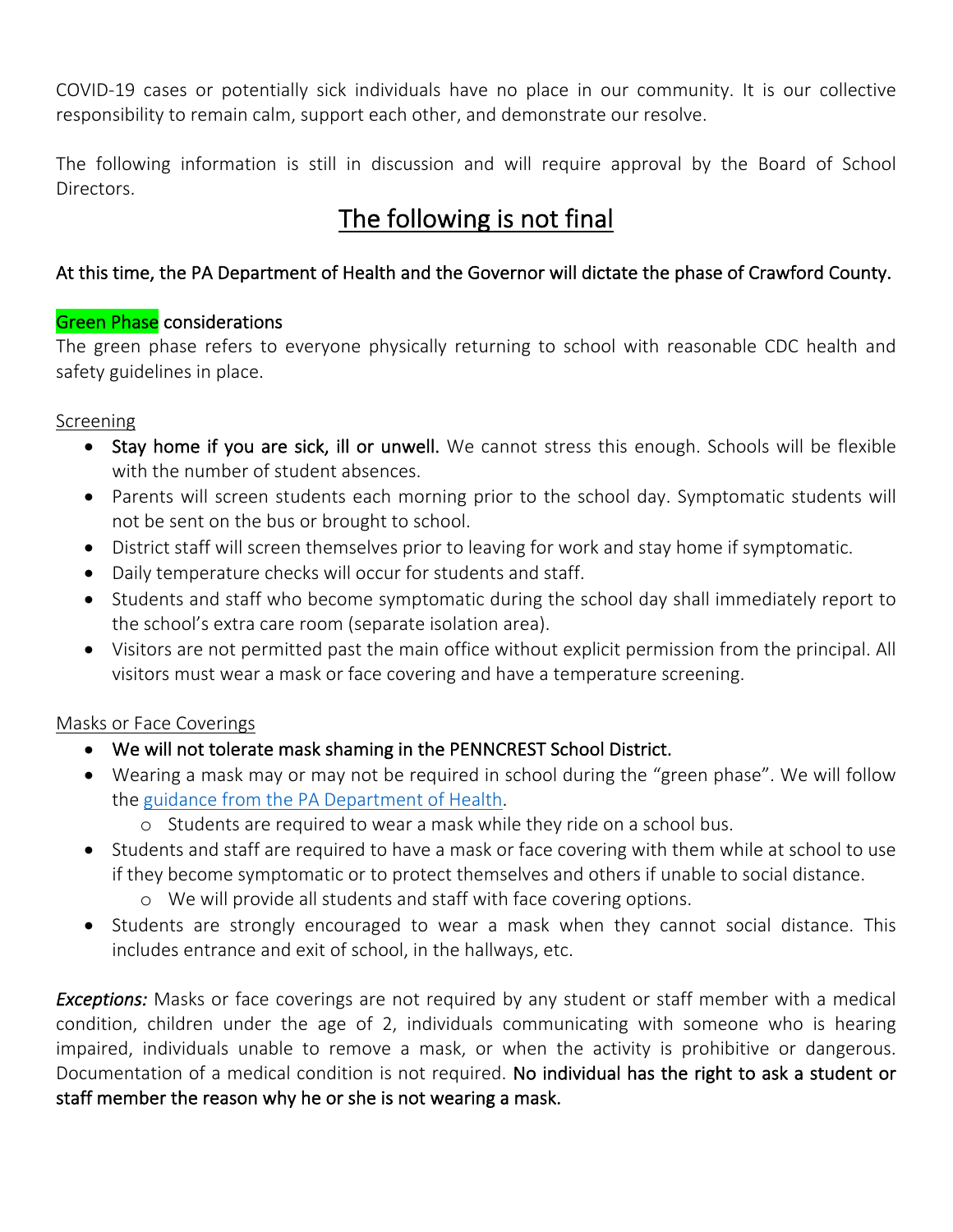#### Physical or Social Distancing

- Six-foot social distance of classroom seating is not required. Teachers will remove most of the non-essential furniture from classrooms and will maximize space to distance student desks. Classrooms will also be reconfigured to limit students facing each other. The World Health Organization and American Academy of Pediatrics recommend a minimum social distance of three feet, claiming the three-foot distance is associated with a large reduction in droplet spread.
- Hallway travel, cafeterias, common areas, spectators at events, and recess will be altered to increase separation of individuals.

### Personal Hygiene

- We have purchased additional hand sanitizer, hand soap, paper towels and similar items.
- We will schedule handwashing in primary grades and require all students to wash or sanitize when entering and exiting the school, before and after lunch, and before and after use of common areas, such as the library.
- Restrooms will be checked routinely to ensure sanitizing and that handwashing supplies are available.

#### Disinfecting

- We have purchased additional cleaners, disinfectants, garbage bags and similar items.
- Custodial staffing schedules will be rearranged to ensure that high touch areas are disinfected routinely during the school day.
- Water fountains will be turned off. Students are encouraged to bring water from home. We have purchased 2 bottle filling stations per school.

### Education and Training

- Students and staff will be educated and regularly reminded of the signs and symptoms of COVID-19.
- Educational material will be posted in common areas.
- Support staff will receive specific COVID-19 job related training with respect to disinfecting, food service, transportation, etc…
- Proper handwashing will be taught/reviewed at the beginning of every grading quarter.

### Yellow Phase considerations

The yellow phase refers to a spike of COVID-19 cases in our area. To reduce the possibility of spread of the disease, we will be required to reduce the amount of people in our schools on a daily basis. During this phase our schools will be closed to all individuals outside of the normal school day of 8:00am to 3:00pm, and athletic and extra-curricular activities will cease.